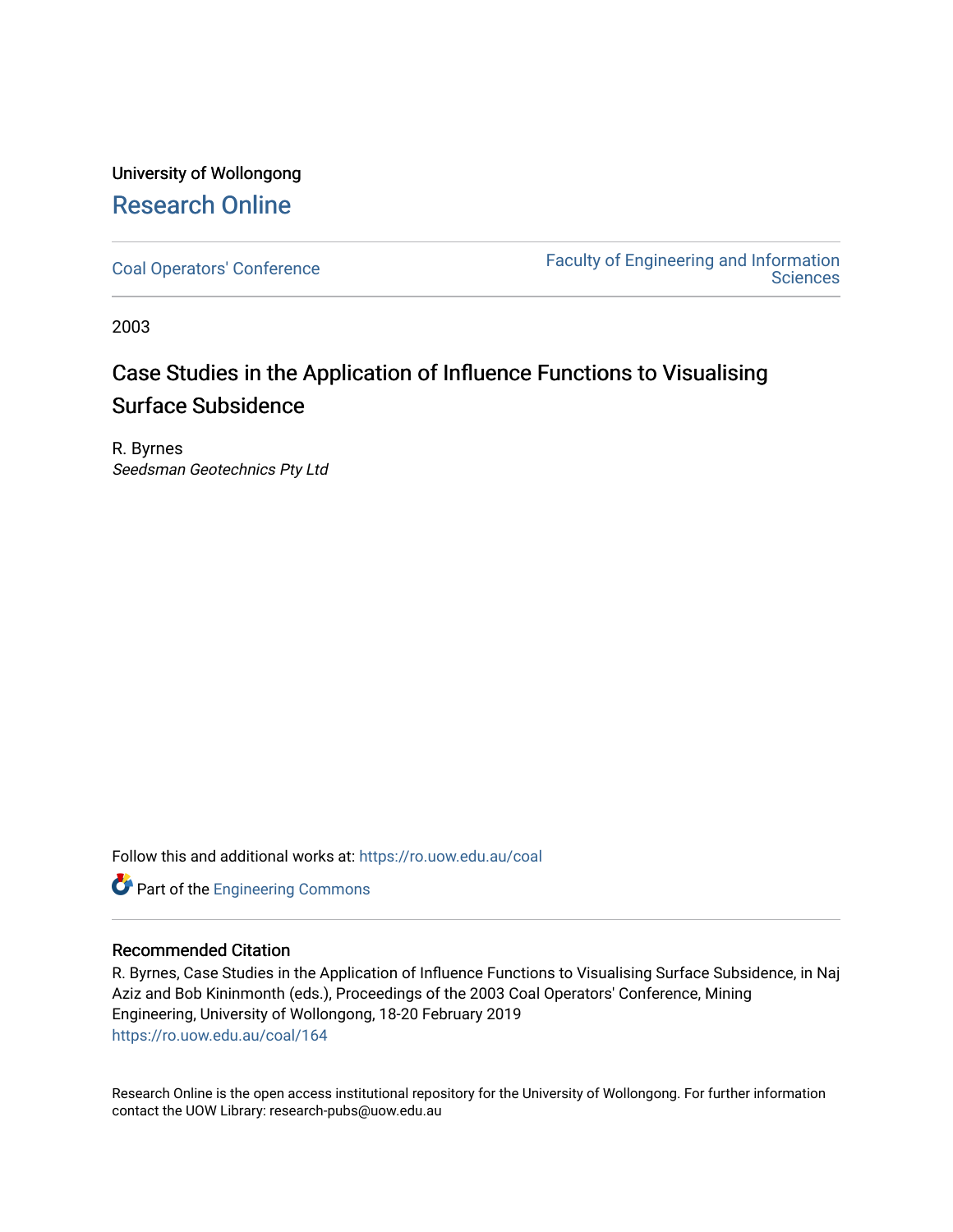# **CASE STUDIES IN THE APPLICATION OF INFLUENCE FUNCTIONS TO VISUALISING SURFACE SUBSIDENCE**

### **Roger Byrnes <sup>1</sup>**

*ABSTRACT:*The influence function method assumes that a subsidence surface can be represented as a mathematical function. In the case studies presented a gaussian function is used. Examples are given of how the influence function is calibrated to local mine performance, and also in greenfields applications. In the latter cases, geotechnical analysis of likely performance of pillars and roof and floor strata were incorporated into the analysis.

The major application of the influence function method is in visualising subsidence  $-$  as the method models surfaces and surface deformations. Detailed post mining topography and deformation histories can be produced.

### **INTRODUCTION**

There is a range of methods used for predicting subsidence. These include:

- the prediction of two or three points on a cross line (for example Holla (1985) where  $S<sub>max</sub>$ , inflection point and angle of draw are predicted)
- profile functions that predict the full shape of cross lines (for example the incremental profile method of Waddington and Kay (1998)
- influence functions that predict the shape of the subsidence surface, for example the Surface Deformation Prediction System (SDPS)

There is still no way to accurately predict subsidence solely from the application of geotechnical engineering to a knowledge of the rock mass, so all three methods require calibration to local experience when available. Holla (1988) and Waddington and Kay (2001) have discussed the validity of predictions and these authors suggest that predictions of vertical subsidence are within 10%. No study of the reliability of the predictions of tilt or strains have been conducted. The impact of unrecognised changes in geology are usually used to explain mispredictions. Influence functions have not been extensively used to date so that there has been no study of the accuracy. However, since the method is calibrated in the same way as for the point and profile methods, a similar accuracy is likely.

Influence functions can be incorporated into integrated subsidence studies. Prediction is done separately using a combination of back-analysis of subsidence history and also the application of geotechnical engineering to determine panel sag, pillar compression, and roof /floor compression. This allows an assessment of the geology and hopefully improves the accuracy of the resulting predictions. Influence functions are then used to visualise the surface deformation that follows from the calibration.

#### **FUNDAMENTALS**

The shape of the subsidence profile across a panel or group of panels can be approximately described by mathematical functions. A number of different functions have been published. One of these, the bell-shaped Gaussian function is incorporated in the SDPS program, which Seeedsman Geotechnics Pty Ltd (SGPL) have used with success to visualise subsidence over various mine layouts.

Karmis et al (1990) describe the Gaussian function for the 2-dimensional case:

 $g(x, s) = ((S_0(x))/r) * exp(-\pi * (((x - s)^2)/r^2))$ 

 $\overline{a}$ 

<sup>1</sup> *Seedsman Geotechnics Pty Ltd*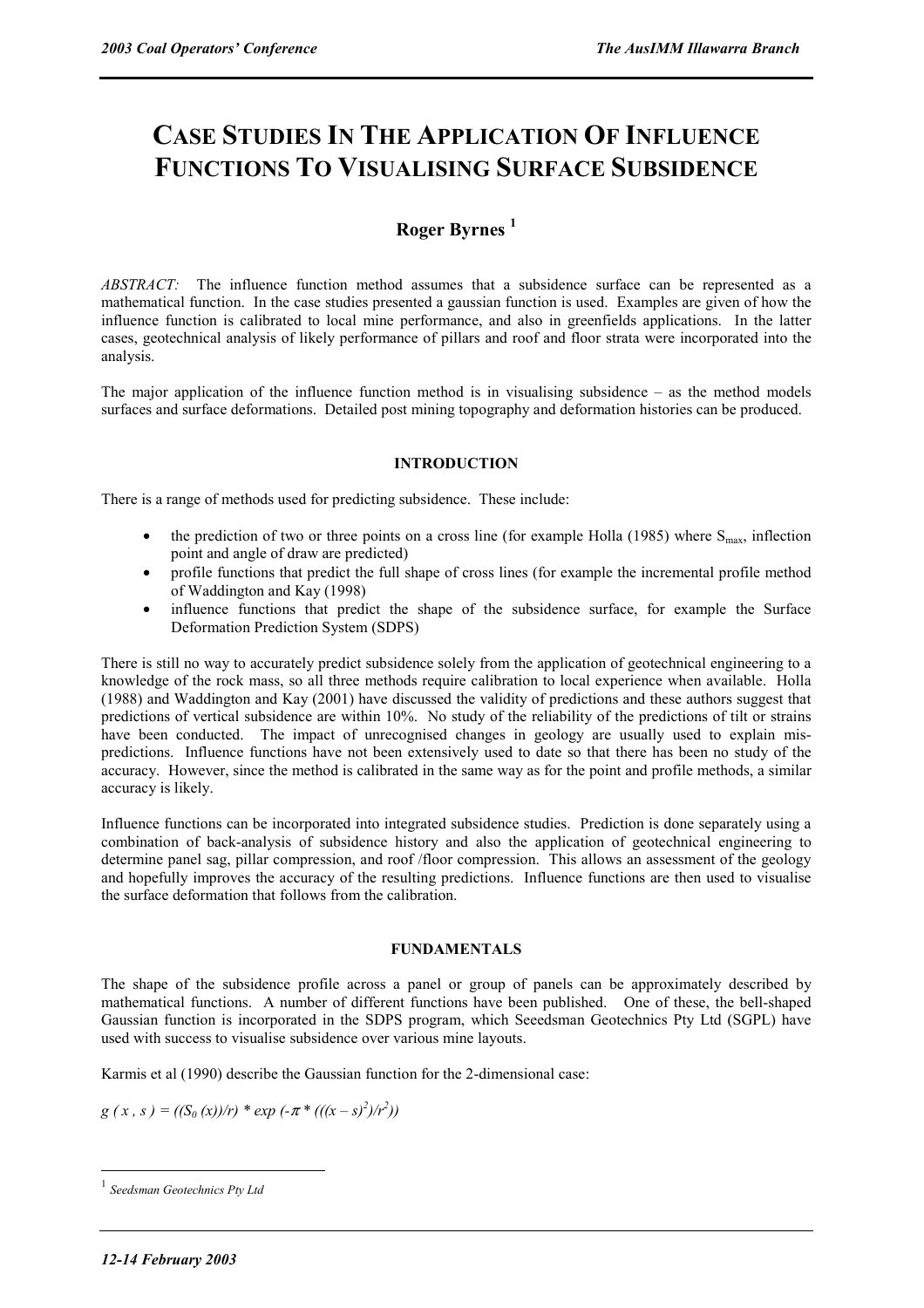where:

| $\mathbf{r}$ |     | the radius of the principal influence $= h/tan(beta)$          |
|--------------|-----|----------------------------------------------------------------|
| h            |     | the overburden depth                                           |
| beta         |     | the angle of principal influence                               |
| -S           |     | coordinate of point P, where subsidence is considered          |
| $\mathbf{x}$ |     | coordinate of he infinitesimal excavated element; and          |
| $S_0(x)$     | $=$ | convergence of the roof of the infinitesimal excavated element |
|              |     |                                                                |

Subsidence at any point can be expressed by the following equation:

$$
S(x, s) = 1/r * \int_{-x}^{+x} S_0(x) \exp(-\pi((x-s)^2)/r^2) dx
$$

where:

| S0(x) | $=$ | m(x)a(x)                             |
|-------|-----|--------------------------------------|
| m(x)  | $=$ | extraction thickness; and            |
| a(x)  | $=$ | roof convergence (subsidence factor) |

The process of calibration requires fitting subsidence profiles calculated in SDPS to the profiles measured across the project. The subsidence basin calculated in SDPS, and hence the profiles across the panels in question are adjusted by changing the input parameters. Experience over a number of projects shows that the above functions usually produce acceptable results.

The calibration of the function to a specific project requires the following parameters:

- Subsidence factor (Smax /T ratio) as a percentage
- Location of inflection point (compensation width)
- ratio of strain to curvature
- Angle of influence (angle to zero subsidence)
- Panel layouts
- Seam thickness
- Depth of cover

Influence functions are based on predicting surfaces and not profiles. Once a subsidence surface has been calculated, subsidence at specific points or along any line across the surface can be illustrated, by taking a slice through the gridded surface. To use the influence function, the locus of the inflexion points need to be supplied. For longwalls, this can mean that, at its simplest, four points need to be supplied to fully describe a panel.

Outputs possible from the influence function include:

- vertical subsidence.
- tilts (in east direction, north direction, and maximum),
- curvatures (in east direction, north direction, and maximum),
- strains (in east direction, north direction, and maximum),
- horizontal movement (in east direction, north direction, and maximum)

Gridded surfaces of each of these parameters are obtained.

Run times for the program are very quick. Large projects with closed spaced prediction points will run in the space of minutes on a Pentium 3 or 4 computer with say 1.5GHz processing speed. For example a project with say 15 panels and prediction points at grid nodes of 10m (200,000 points) will run in the space of around 10-15 minutes. This quick run time allows fine tuning of calibrations against known data by allowing input parameters to be repeatedly changed until the closest possible calibration has been obtained.

Various case studies and the calibration results that have been gained for different projects are discussed.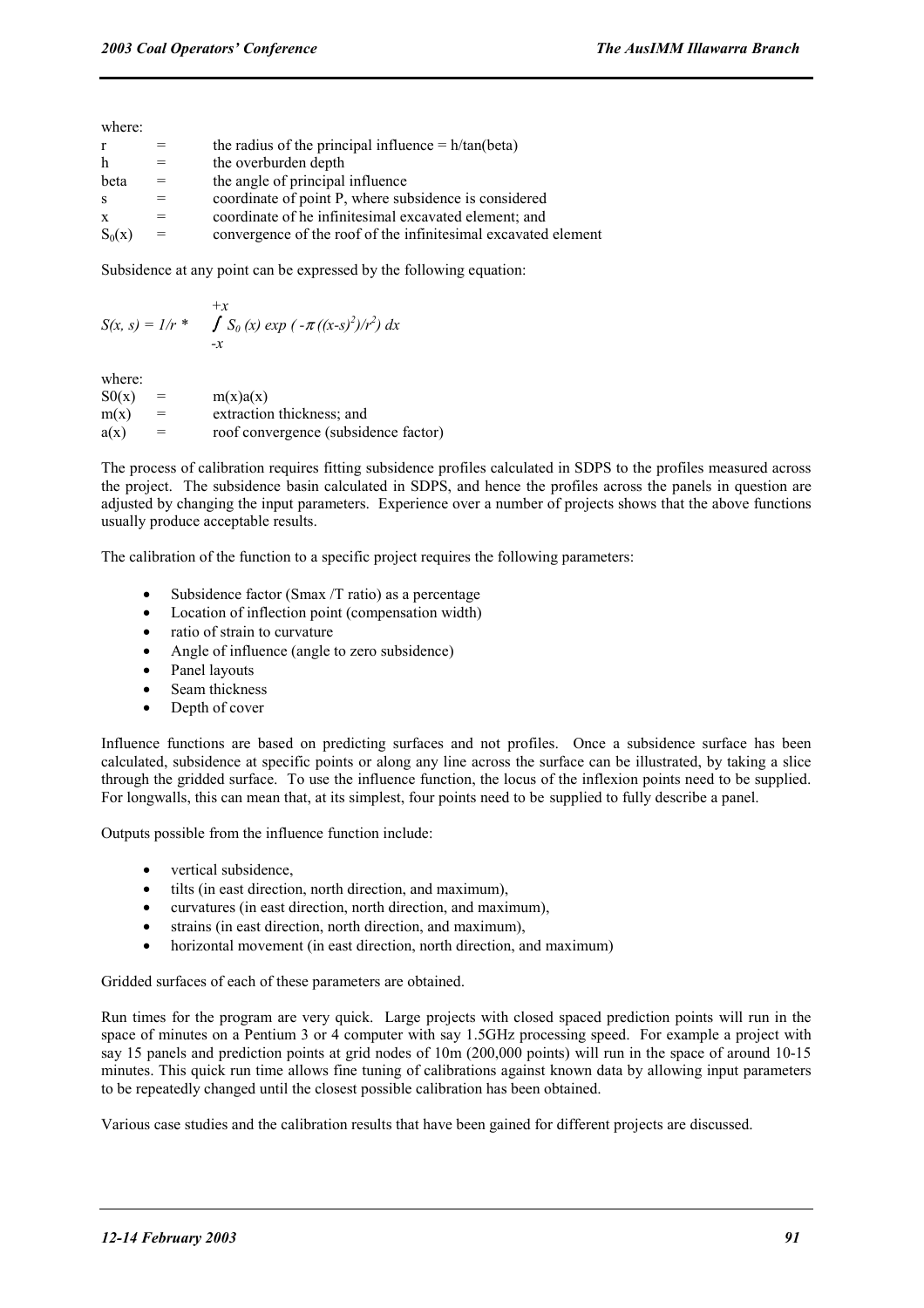### **SHALLOW LONGWALLS WITH NON-YIELDING CHAIN PILLARS**

For shallow longwalls, where the chain pillar design is such that pillar deformation is low, each longwall panel can be considered independent from adjacent ones. The subsidence of the surface over a series of longwalls can be considered to be the result of the addition of the subsidence of each individual panel.

Figures 1 and 2 show the subsidence and strain measured across a line that traverses an extracted panel at a mine in the Hunter/Newcastle coalfield. The actual data is shown with the solid line and the calibration of the predicted surface is shown in the dashed line. The subsidence plot shows a good agreement between the actual and predicted. The profile has been well described by adjusting the location of the inflection point, the angle of influence and Smax/T. In this case subsidence over the pillar is represented well.





Figure 2 shows the comparison of strains between measured and predicted. The actual measured data shows that maximum tensile and compressive strains are not well predicted in this case. This area shows localisation of strains, which is probably due to thin soil cover and widely spaced joints in the near surface rocks. There is a reasonable fit to tilts and curvatures for the data.



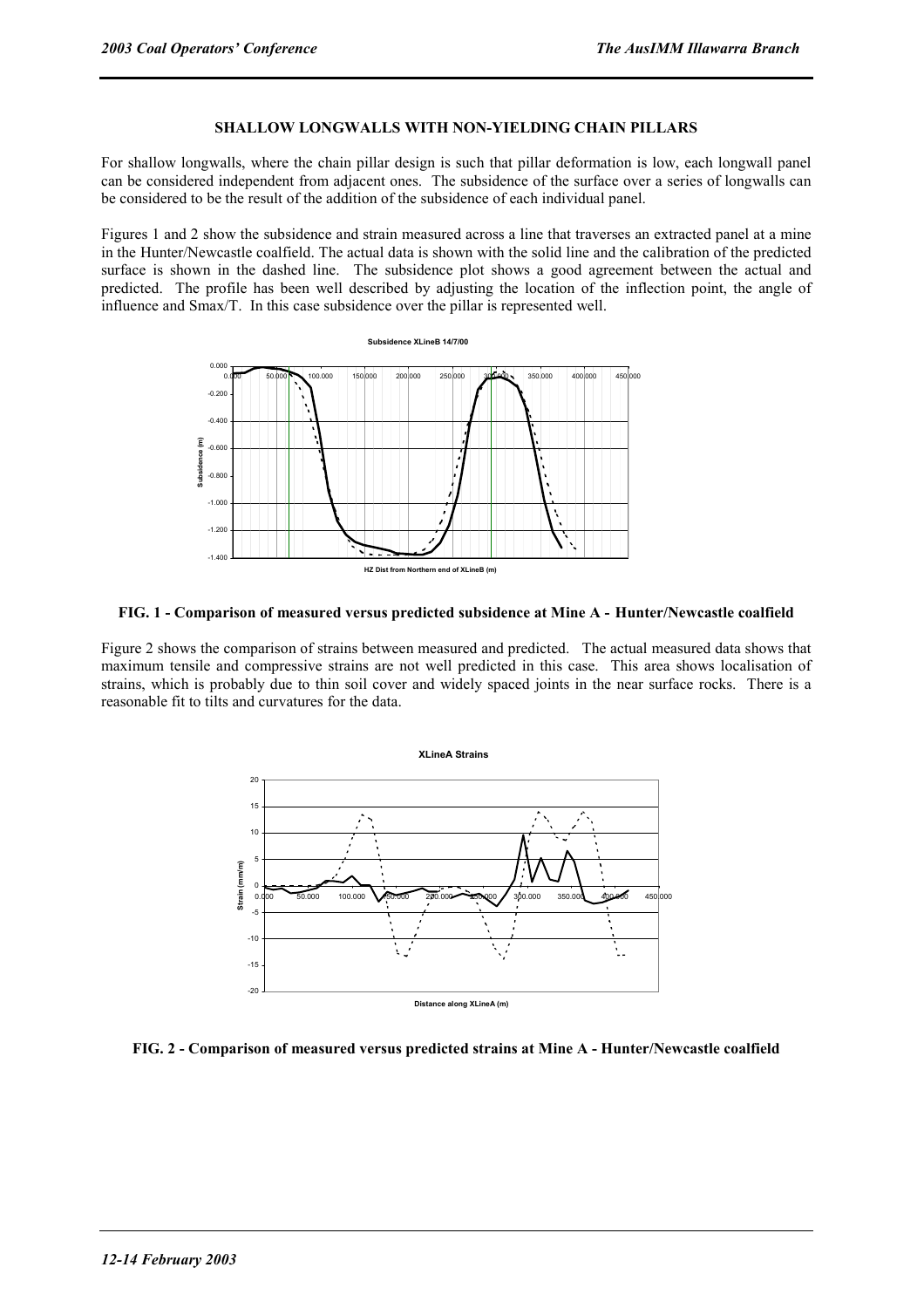#### **VISUALISING THE SUBSIDENCE**

#### **Surface contours**

Figure 3 shows a subsided topographic surface for Mine A in the Newcastle/Hunter Coalfield. Influence function methods were used to derive a grid of subsidence over the area. This subsidence grid was added to the grid of original topographic surface. The addition of the grid of existing R.L.'s of the original surface, plus the grid of negative subsidence values at each point results in the grid of predicted subsided topography. Once this grid has been calculated, it can be represented in a number of ways, including contour plan, coloured solid contour plan, and shaded relief plan. Slices of the gridded surface can be taken to show the profile in section. These sections can be straight lines between two points or can be more complex route lines. Examples include along surface infrastructure such as pipelines or along a creek that traverse the panels.



**FIG. 3 - Predicted subsided topographic surface over Mine A – Hunter/Newcastle coalfield** 

#### **Full movement of a transmission tower**

Grids of subsidence, horizontal movement, strain and tilt, that had been calculated for Mine A were used to calculate the movement at the base of power transmission towers positioned above longwall panels. The change in movement at the surface at a point can be represented as curves showing movements as the panel retreats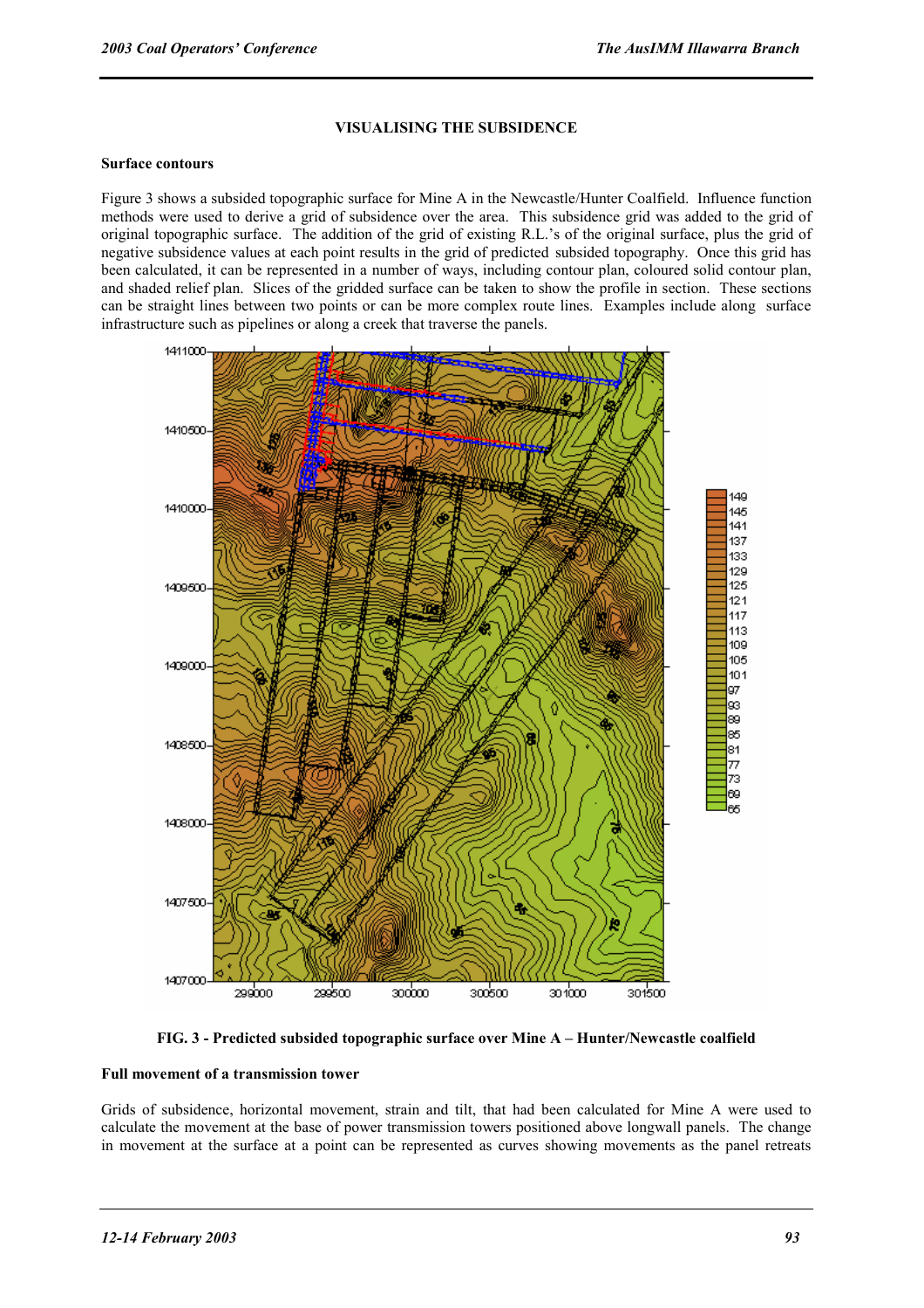underneath it. Tower A is located approximately 37m from the centreline of a 229m wide panel. The panel is aligned at approximately 97°.

Figure 4 shows how tilt and subsidence change with the retreating panel. The curves show the subsidence and tilt when the longwall is approximately beneath the transmission tower. The panel start line is at approximately E300610m. Therefore the subsidence profile approaches zero at the Eastern end of the line, while the tilt profile mirrors the situation beneath the transmission tower.

**Transmission Tower A Subsidence prediction**

#### 3.00  $0.2$ 0  $2.00$ -0.2 1.00 Tower A position -0.4 **Tilts (mm/m)** Tilts (mm/m) 0.00  $-0.6$ 300100 300150 300200 300250 300300 300350 300400 300450 300500 300550 300600 300650  $-0.8$  $-1.00$ Tm  $\cdots$  Tx  $\cdots$  Ty -1 sub -2.00 -1.2 -3.00  $-1.4$ **Easting (m)**

#### **FIG. 4 - Tilt and subsidence at the location of a transmission tower, with changing longwall position**

Figure 5 shows the horizontal movement as the longwall retreats underneath the same tower. Up to 0.3m of horizontal movement is predicted.



#### **Transmission Tower A Subsidence prediction**

**FIG. 5 - Horizontal movement above retreating longwall**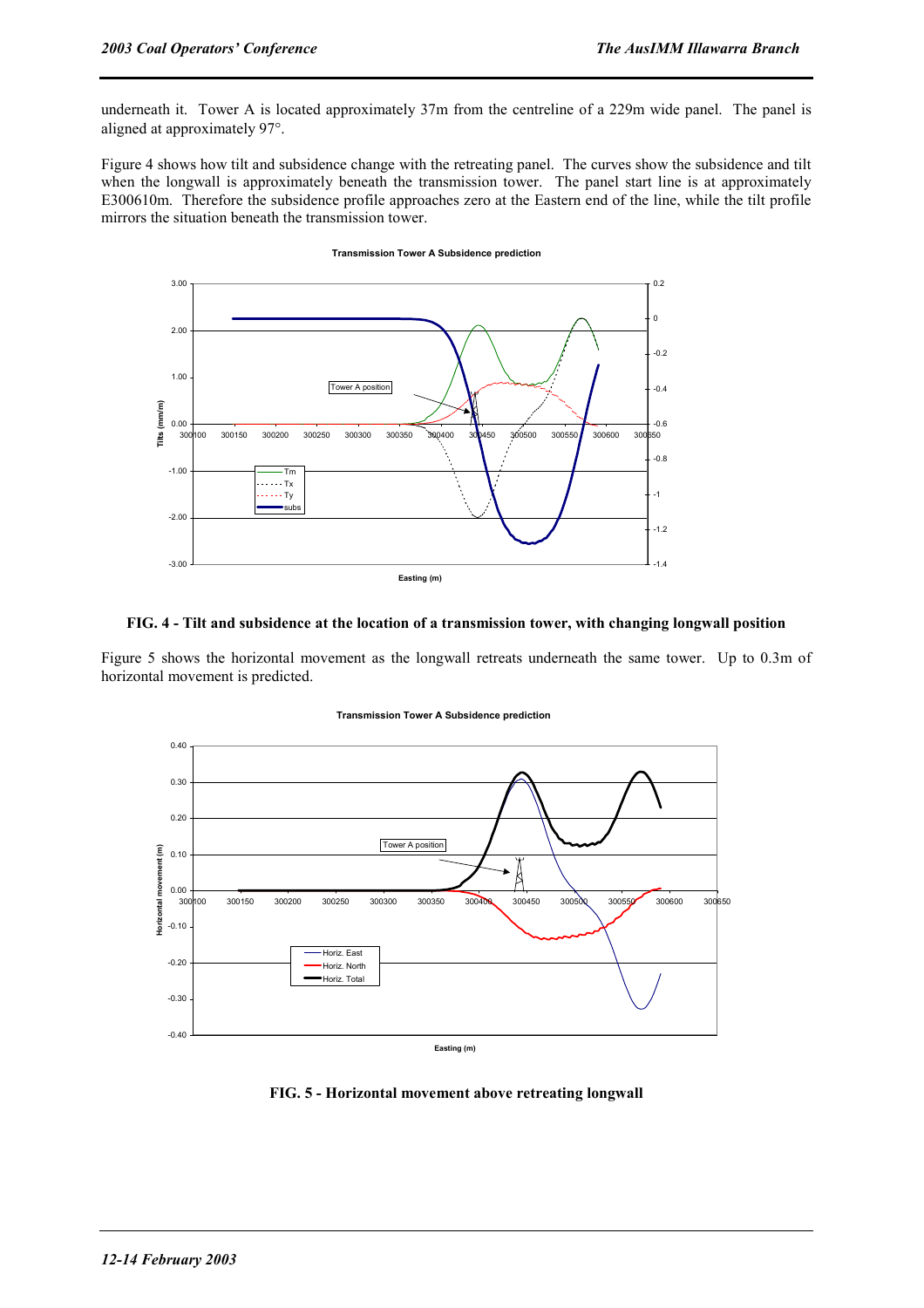#### **DEEP LONGWALLS WITH YIELDING CHAIN PILLARS.**

At depths greater than about 250m, longwall chain pillars are typically designed to yield into the goaf. This allows increased reserve recovery and also reduces the amount of roadway driveage. Pillars may compress by up to 40% of their original height. The result is that eventually surface subsidence is dominated by the compression of the chain pillars and adjacent roof and floor strata and not the sag of the strata above the extraction panels.

As an example, Figure 6 gives an indication of the maximum vertical subsidence associated with 250m wide longwall panels and 30m pillars in a 3m seam as the depth is increased. Note that this would be an appropriate mine layout if there was a competent sandstone in the immediate roof, that allowed tailgate serviceability to be maintained. It is important to note that the chain pillars would be yielding under double goaf loading at a depth of around 250m. The figure shows that as depth increases, the proportion of subsidence contributed by pillar and roof and floor compression increases, while the proportion contributed by panel sag decreases.



**FIG. 6 - Contribution of various modes of subsidence with increasing depth** 

In this model, the panel sag is taken from Holla curves (Holla, 1985), and roof and floor compression is based on rigid footing calculations (Poulos and Davis, 1974) with a Young's modulus of 10 GPa. The pillar deformation is based on data from the Southern Coalfields( Figure 7) and an interpretation of laboratory data on model coal pillars (Figure 8) based on work by DAS (1986).



**FIG. 7- Deformation data of Southern Coalfields coal pillars**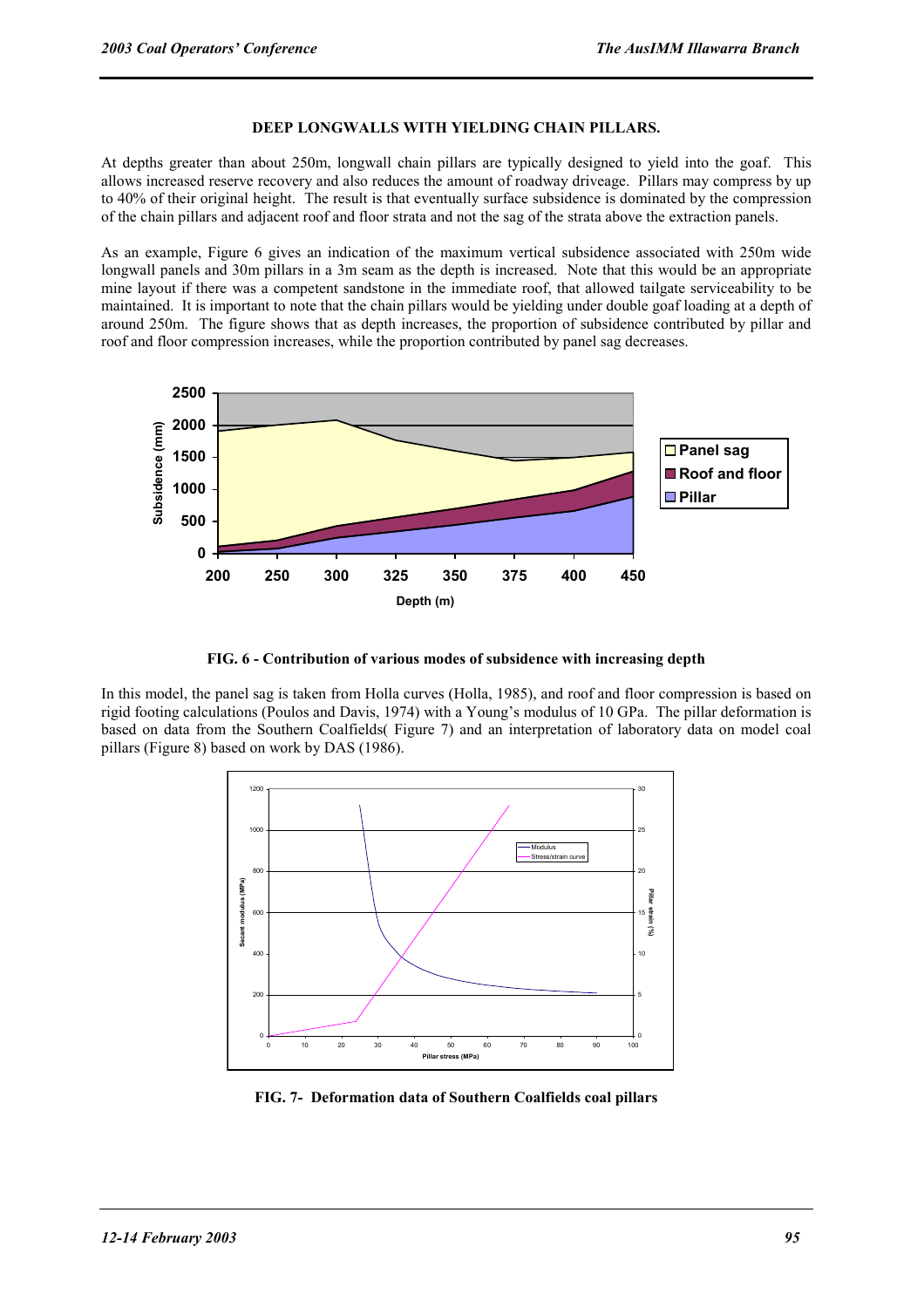

**FIG. 8 - Testing of model pillars of different width/height ratios (Das, 1986)** 

For the case of multiple panels and pillars where the depth of cover increases significantly such that the chain pillars yield when loaded, a different approach to subsidence prediction using SDPS is required. SDPS provides the ability to model each series of panels as one super panel. Contained in the boundaries of the super panels are chain pillars that act to reduce the subsidence. In this mode, SDPS models the negative subsidence (upsidence) of the pillars instead of the subsidence of the panels. This is depicted in Figure 9 where the super panel boundaries are shown in dotted line and the chain pillars in solid line.



**FIG. 9 - Super panels (dotted line) and active pillars (solid line) with compensated geometries**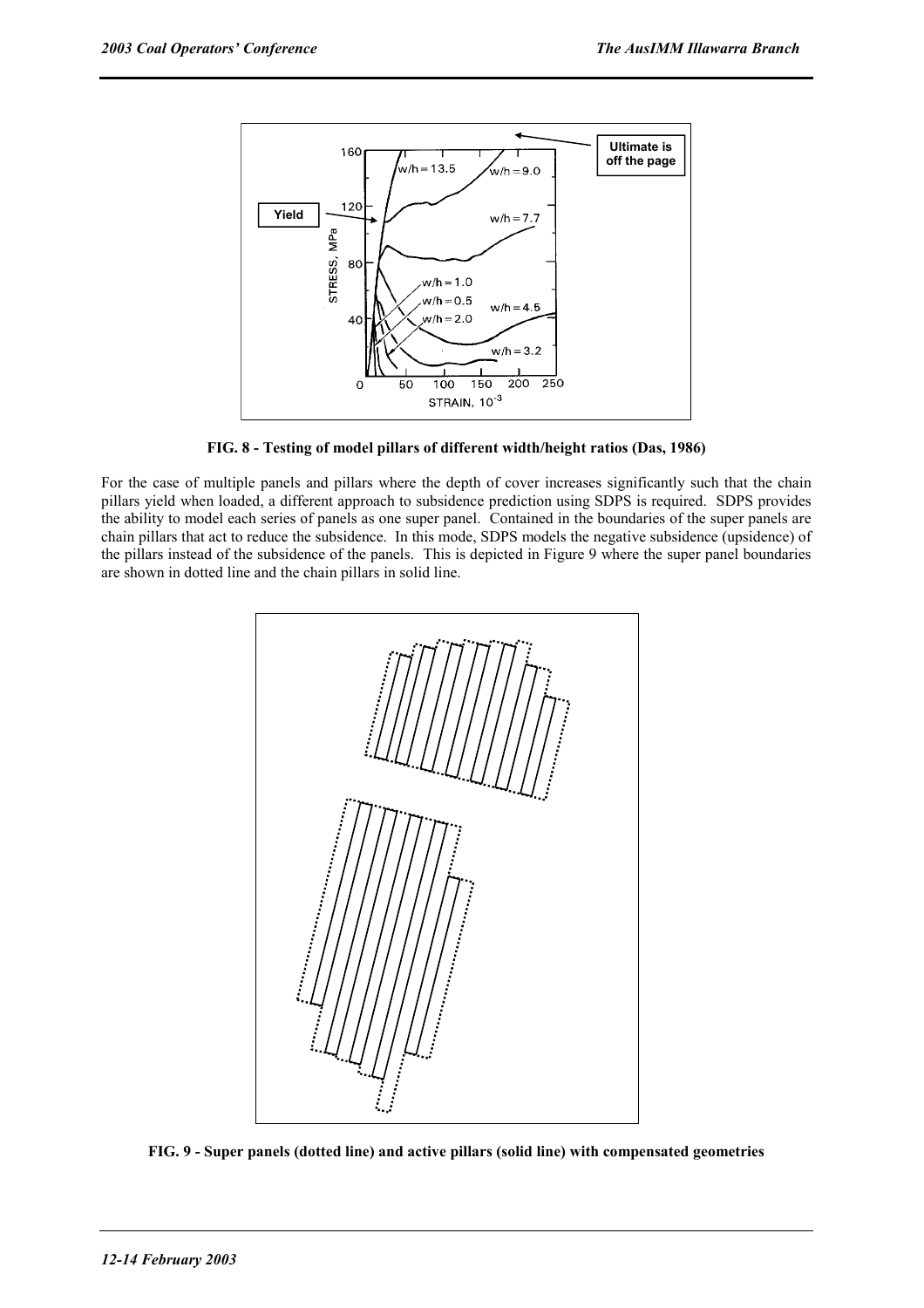The width of these active chain pillars is equal to the distance between the compensated panel boundaries. The feature of this method is that the pillars can be given their own negative subsidence factor, allowing greater control over subsidence prediction due to pillar compression. This can be observed in Figure 10 where the difference between the two series '-65% Pillar Subsidence Factor' and '-55% Pillar Subsidence Factor' – can be readily seen.



**FIG. 10 - Comparison of 55% and 65% negative pillar subsidence factors - Mine B** 

#### **Calibration**

Mine B is in Central Queensland and has a thick weathering profile. Figure 10 shows the subsidence calibration and Figure 11 shows the strain calibration. A good calibration to Smax has been achieved. In addition, the shape of the strain curve shows a very good fit to the actual data. This may be due to the thick weathering profile and highly fractured bedrock, which reduces the likelihood of fracture localisation and hence strain peaks occurring.



**FIG.11 - Calibration of strain at Mine B**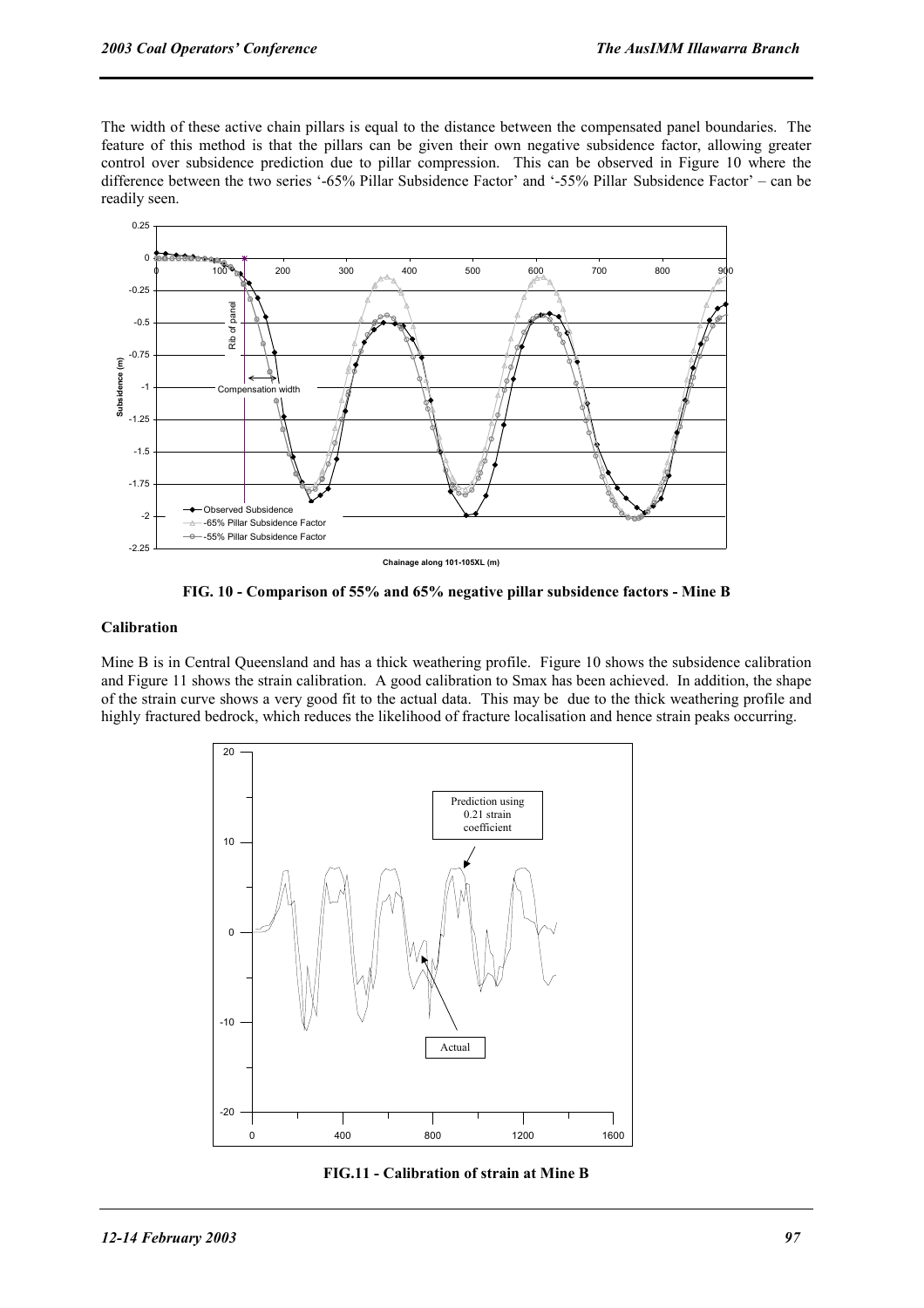#### **Visualisation of surface**

The SDPS program allows large grids of subsidence predictions to be calculated quickly, in the order of minutes to seconds. This means that high data density grids are readily achievable. This density in turn allows the ability to display in high resolution graphics. Figure 12 shows the predicted subsidence over Mine C in Central Queensland, displayed as a line contour plan.



**FIG. 12 - Subsided topography prediction for Mine C in Central Queensland** 

Queries can be run along a line through the subsided topographic surface. This allows the subsidence strain to be illustrated along infrastructure routes, for example a cable line, or along creek lines. Figure 13 shows the existing levels and subsided levels along a creek for Mine D.

#### **Subsided vs Original Topography along the Main River Feature**



**FIG. 13 - Comparison of existing topography and predicted subsided Topography along the route of a creek**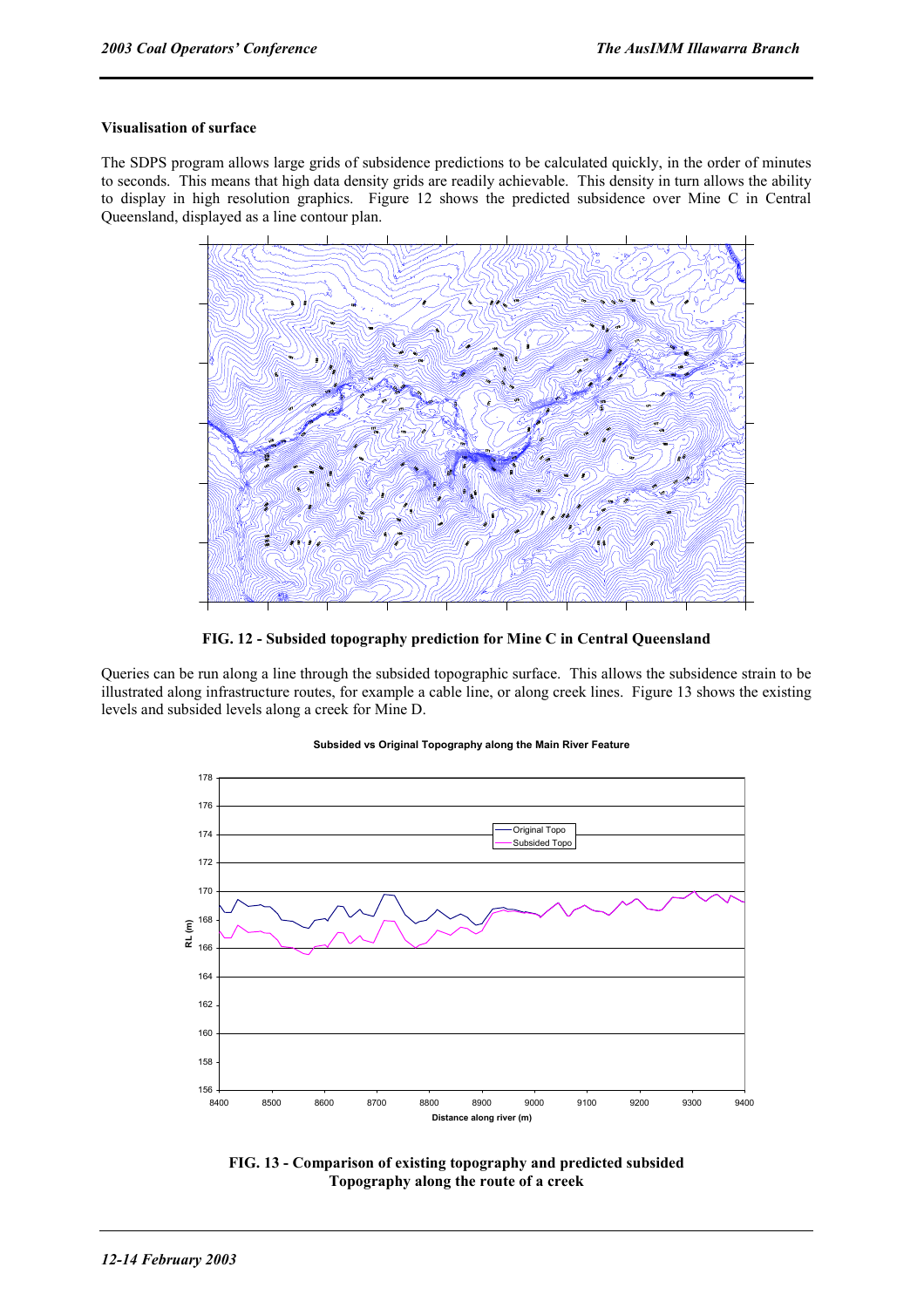Figure 14 shows a shaded profile surface of the subsided topography over Mine C. The subsidence troughs and humps are clearly visible in the surface (angled panels in the SE part of the figure). This is a useful way of presenting data to non-technical persons, with the important note that the surface has been exaggerated to show the subsidence basins. Different amounts of exaggeration can be applied.



**FIG. 14- Shaded relief surface of subsided topography** 

#### **CONCLUSIONS**

The use of influence functions is an efficient and flexible method for generating subsidence parameters over surfaces. Calibration of the function against measured subsidence is essential, and allows a measure of reliability of the predictions. Subsidence prediction is undertaken by using geomechanical and empirical methods to determine the behaviour of pillars and strata. These methods generate the input parameters to the influence function program. The program generates surfaces very quickly allowing repeated calculation runs to fine tune calibrations against measured data.

Once confidence in the input parameters has been gained from the calibration, then the program can be used to visualise the surface deformations. The program generates a surface rather than just a point or line profile across the surface. This allows a detailed view of the subsidence basin. Sections across the area, routes along the surface and specific points can be queried from the generated deformation grids. Surface gridding programs can be used to produce a variety of graphical outputs. This flexibility in graphical output makes the program very useful for a range of end users, from technical analysis through to non-technical viewing of the predicted subsided surface.

The SDPS influence function program was developed in the US, and has been successfully used in a number of projects in the Eastern US coalfields since the late 1980's. Over the past few years, the combination of geotechnical analysis to predict subsidence, plus the use of SDPS for visualisation of the deformed surface has been used successfully on a number of Australian coal projects. The method has great potential to help meet the increasing demands that are currently being placed on subsidence prediction.